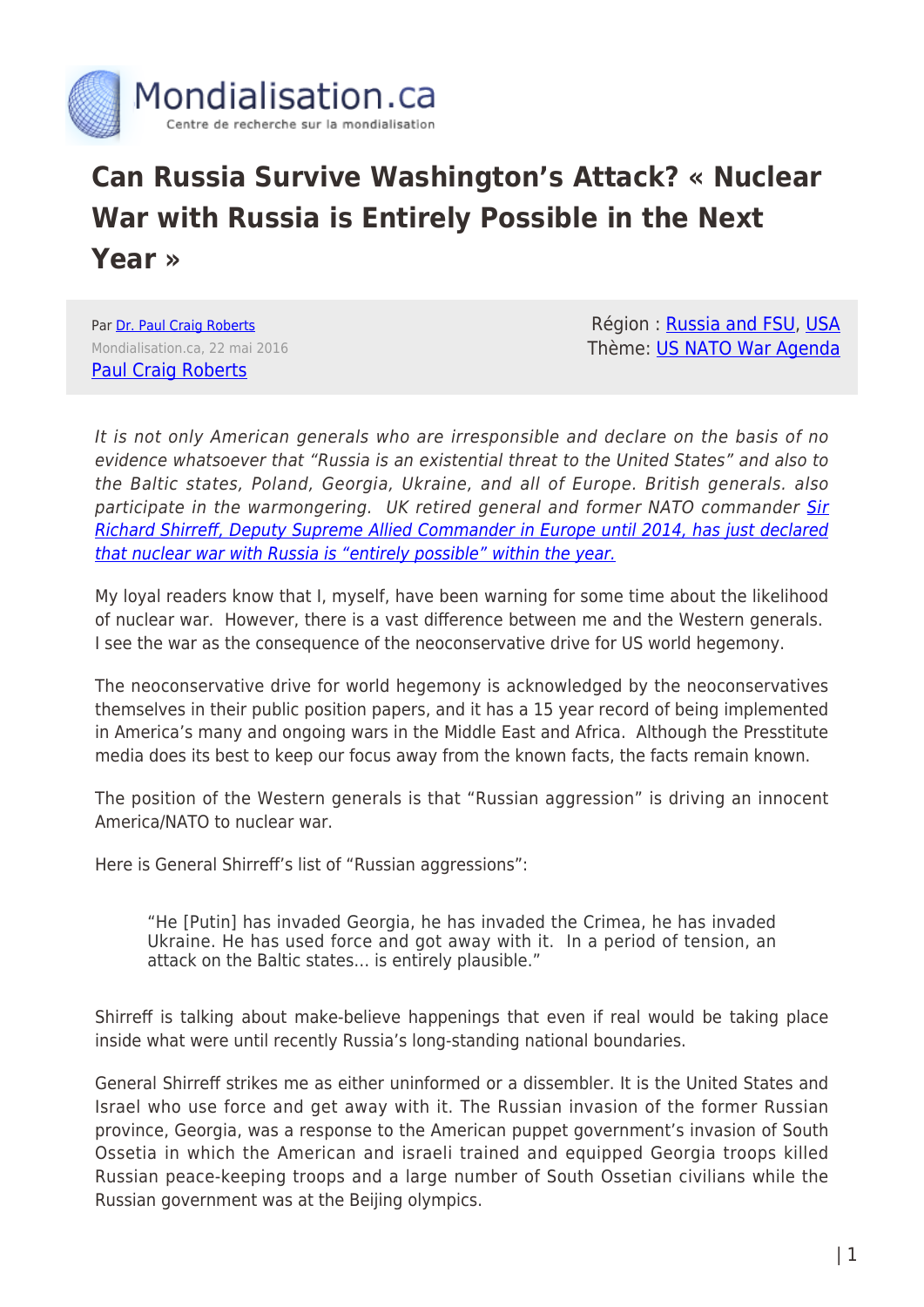It only took a small fraction of the Russian Army a few hours to roll up the American and Israeli trained Georgian Army. Putin had the former Russian province in his hand. He could have hung the American puppet president and reincorporated Georgia back into Russia, where it probably belongs, having spent all of modern history in that location.

But Putin did not see Georgia as a prize, and having made his point, let the Americans have their puppet state back. The president at the time, a scummy scoundrel, was thrown out of the country by Georgians and now serves the American puppet state of Ukraine, like so many others who are not Ukrainian. Apparently, Washington can't find enough Ukrainians who will sell out their country for Washington and has to bring in foreigners to help Washington rule Ukraine.

There has been, alas, no Russian invasion of Ukraine. Putin would not even accept the pleas of the Russian majority populations in the breakaway provinces of Donetsk and Luhansk to be reincorporated back into Russia where they belong. If Putin actually wanted Ukraine, he doesn't need to send in an army. He can take back the eastern and southern parts just by accepting the pleas of the people to again be a part of Russia.



[T](http://www.globalresearch.ca/wp-content/uploads/2016/02/Putin.jpg)he only plea that Putin accepted was that of the Crimeans, who with an extremely high turnout never experienced in "western democracies" voted 97.6 percent to rejoin Russia, where Crimea resided for longer than the US has existed, until Khrushchev, a Ukrainian, transferred Crimea from the Russian Soviet Republic to the Ukrainian Soviet Republic when both were provinces of the Soviet Union.

Little doubt that Putin accepted Crimea's plea because Russia's only warm water port and entrance into the Mediterranean Sea is Russia's naval base in Crimea, and little doubt that Putin refused Donetsk and Luhansk in order to deflect Washington's propagandistic charges, such of those of former general Shirreff. Putin reasoned, mistakenly in my view, that his refusal to accept Donetsk and Luhansk would reassure Washington's NATO puppet states and lessen Washington's influence over Europe. For the corrupt Europeans, facts are of no consequence. Washington's money prevails.

Putin doesn't understand the power of Washington's money. In the entire West only money counts. There is no such thing as Washington's word, government integrity, truth, or even empirical facts. There are only well- propagated lies. The entire West is a lie. The West exists for one reason only–corporate profits.

The retired general Shirreff claims, without any evidence, which is typical, that Putin "used force and got away with it."

What force is the general talking about? Can he identify the force? The independent international observers of the Crimean voting report that it was completely fair, that there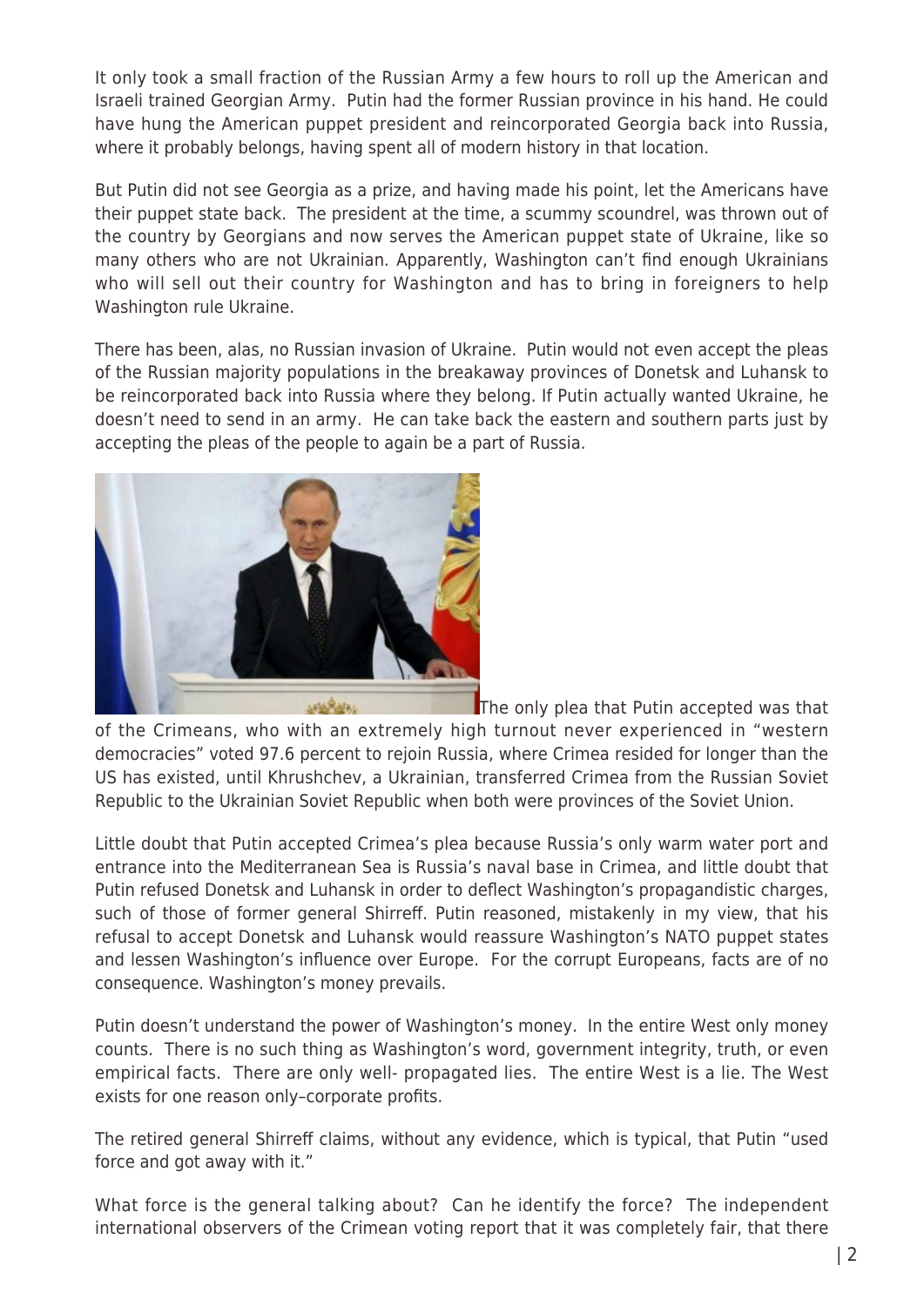was no intimidation, no troops or any Russian intimidation present.

The former NATO general Shirreff believes that a Russian attack "on the Baltic states is entirely possible." For what reason? The Baltic states, former provinces of the Soviet Union, comprise no threat whatsoever to Russia. The Russians have no reason whatsoever to attack the Baltic states. It was Russia that gave the Baltic states their independence. Just as it was Russia that gave Ukraine and Georgia their independence.

Imperial Washington is leveraging the reasonableness of the Russian government to put Russia in a propagandistic light. The Russian government has permitted itself to be put on the defensive and has given the attack to Washington.

Russia has not attacked anyone except the terrorist group ISIS. Allegedly, Washington is opposed to terrorism, but Washington has been using ISIS in an effort to overthrow the Syrian government with terrorism. Russia has put a halt to that. The question before us is whether the Russian government so desires to be accepted by the West that Putin sells out Syria to Washington/Israeli dismemberment in order to show that Russia is a good partner for the West.

If Russia doesn't get over its affection for the West, Russia will lose its independence.

My understanding is that Russia has been resurrected as a Christian, morally principally country, perhaps the only one on earth. The question that the Russian people and their Russian government need, desperately, to ask themselves is: Do we want to be associated with the War Criminal West that disobeys not only its own laws, but also international laws?

The vast majority of the evil in the world resides in the West. It is the west with its lies and greed that has devastated millions of people in 7 countries during the new 21st century. This is the most threatening beginning of a new millennium in modern times.

Unsatisfied with its looting of the Third World, South America, Greece, Portugal, Latvia, Argentina, and now Brazil and Ukraine, the Western Capitalists have their sights set on Russia, China, India, and South Africa.

What a prize it would be to get Russia with all that vast expanse of Siberia that can be environmentally brutalized and destroyed for capitalist profits.

The Russian government's offering of free land in Siberia had better be limited to Russian citizens Otherwise, the land is likely to be bought up by the West, which will use its ownership of Russia to destroy the country.

The Russians and the Chinese are blinded by the fact that they lived for decades under oppressive and failed regimes. They look to the West as success. Their misreading of the West endangers their independence.

Neither Russia nor China seek conflict. It is a gratuitous and reckless act for Washington to send the message to Russia and China that they must choose vassalage or war.

La source originale de cet article est [Paul Craig Roberts](http://paulcraigroberts.org) Copyright © [Dr. Paul Craig Roberts,](https://www.mondialisation.ca/author/paul-craig-roberts) [Paul Craig Roberts,](http://paulcraigroberts.org) 2016